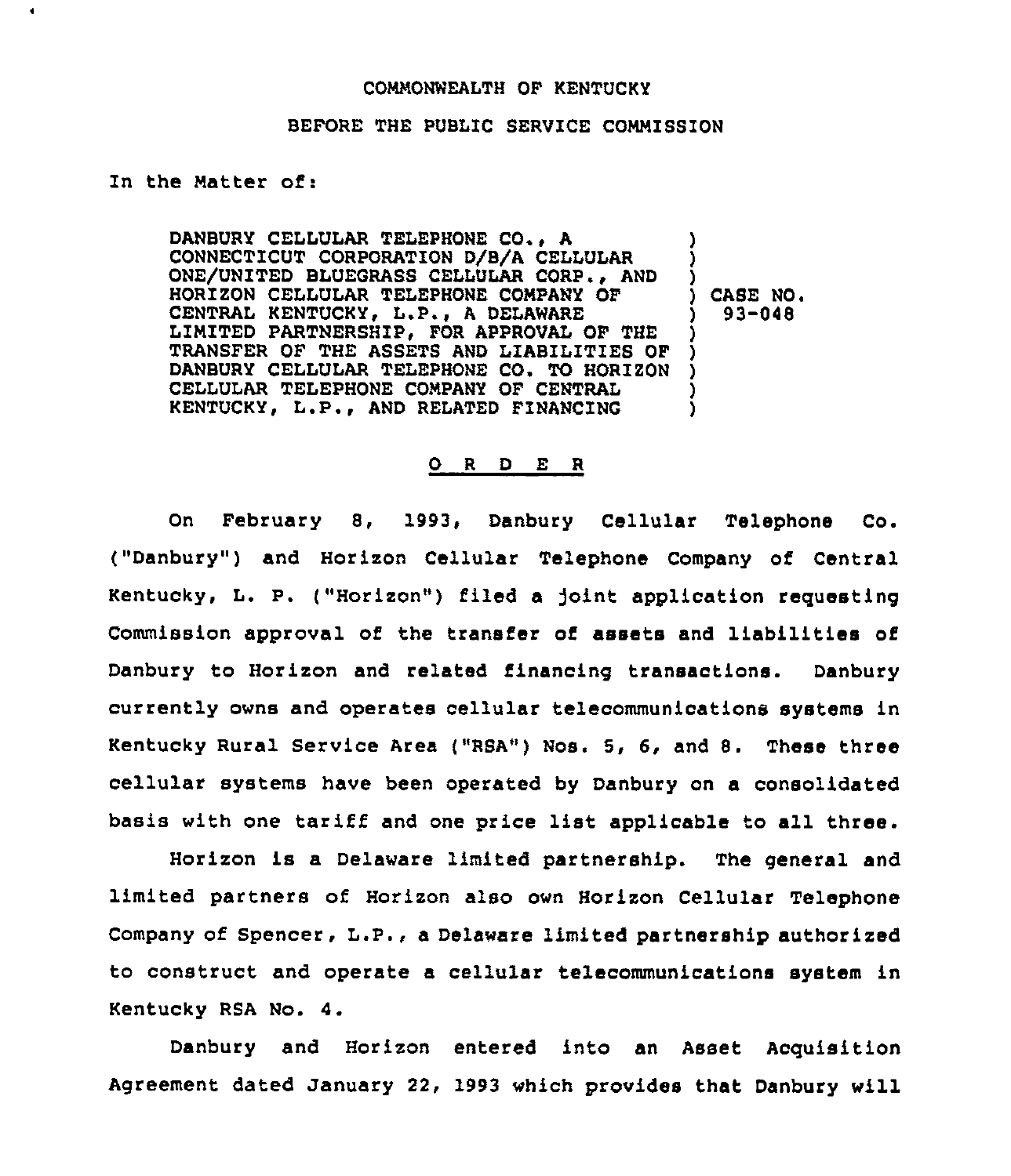sell certain specified assets to Horixon and Horixon will assume certain specified debts and obligations of Danbury. Horixon intends to operate in Hentucky under the assumed name currently utilized by Danbury, "Cellular One/United Bluegrass Cellular Corp." The proposed transfer of the cellular systems in NBA Nos. 5, 6, and <sup>8</sup> is subject to the receipt of all necessary governmental approvals, including the approval of this Commission as well as the Federal Communications Commission ("FCC").

ln support cf the application, Horixon has filed a copy of its business plan whioh includes a 10 year forecast of annual financial statements. Those statements set forth projected revenues, ~xpenses, income, plant balances, snd customer usage data. Horixon has indicated that its general and limited partners have raised a total of approximsteiy 9100,000,000 in equity. The partners currently manage and operate cellular systems in 12 other service areas, and detailed descriptions of the partners' and operating managers' qualifications and experience are included in the application. Horixon also seeks authority to borrow 823,000,000 Lrom Corestates Sank, N.A, snd ProvLdent National Bank for a term of eight years. The borrowed funds, along with equity capital, will be used to pay Danbury the agreed purchase price of 841.5 million. Copies of the relevant financing documents are attached to the application.

On March 2 and March 8, 1993, the Commission received correspondence from Vlvian E. Marner, a resident of Crossville, Tennessee, setting forth claims that Dsnbury's right to transfer

 $-2-$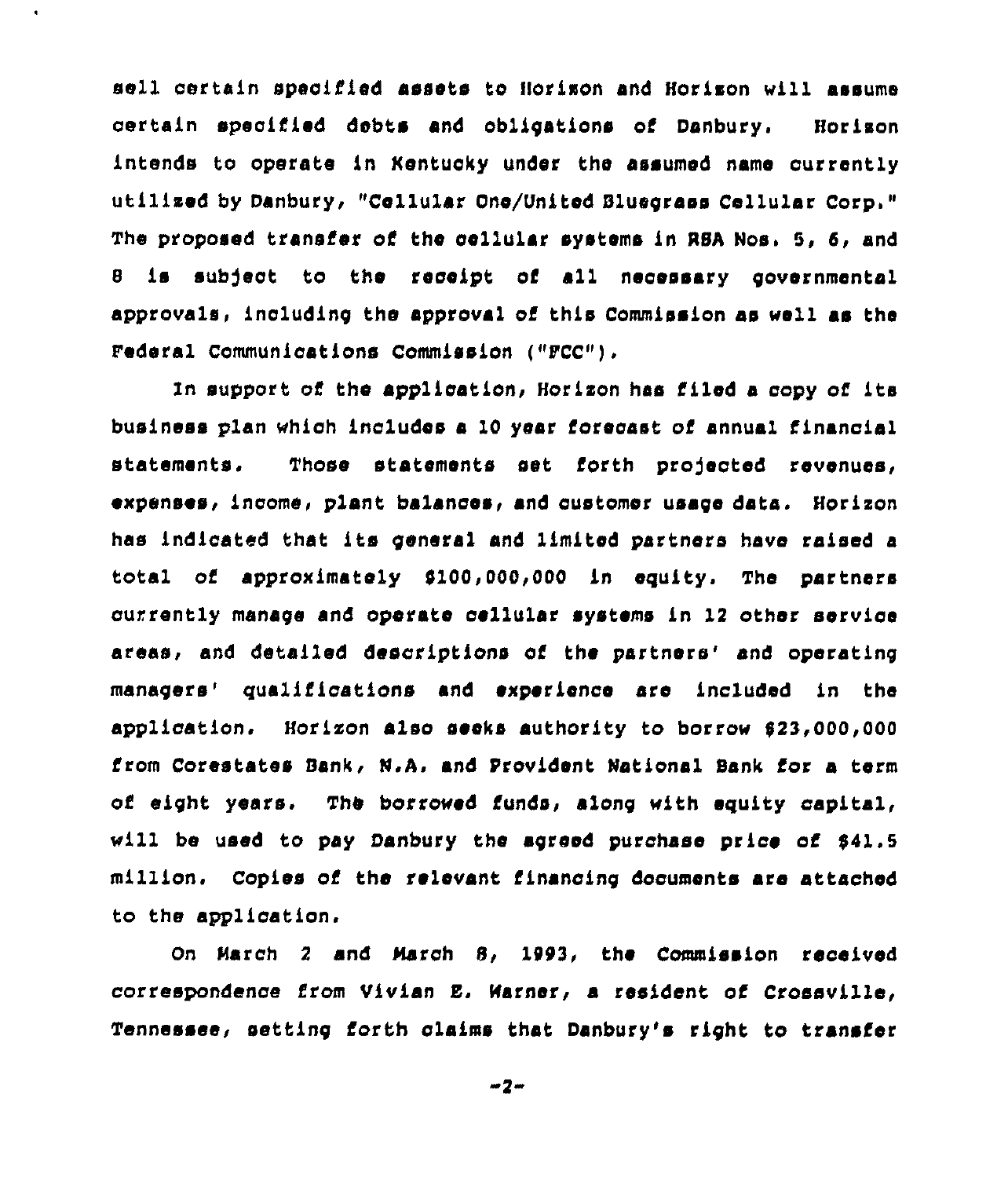certain FCC licenses is the subject of pending litigation and certain material documents relevant to the transfer were not provided with the application. Danbury and Horiaon filed separate responses obfecting to the issues raised by Ns. Warner and noting that the application included all information required by Commission statutes and regulatione. However, in an effort to accommodate Ns. Warner, all documents which ehe claimed to be relevant to a review of this transfer were filed.

Ms. Warner subsequently requested and was granted intervention, and a hearing was held at the Commission's offices on March 25, 1993. In setting this case for hearing, the Commission's March 19, 1993 Order noted that it has "no jurisdiction to determine any rights, responsibilities, or obligations with respect to any person's entitlement to a license or permit issued by the FCC, and such issues are not appropriate to be raised in this forum."

Based on the evidence of record and being advised, the Commission hereby finds that Horixon possesses the requisite financial, managerial, and technical expertise necessary to own and operate cellular telecommunications systems in Kentucky RSA Nos. 5, 6, and 8 and to provide reasonable and adequate service to the public. Horizon's acquisition of Danbury's assets is a legitimate business transaction, is in conformity with applicable provisions of KRS Chapter <sup>278</sup> et. seq., and is consistent with the public interest.

 $-3-$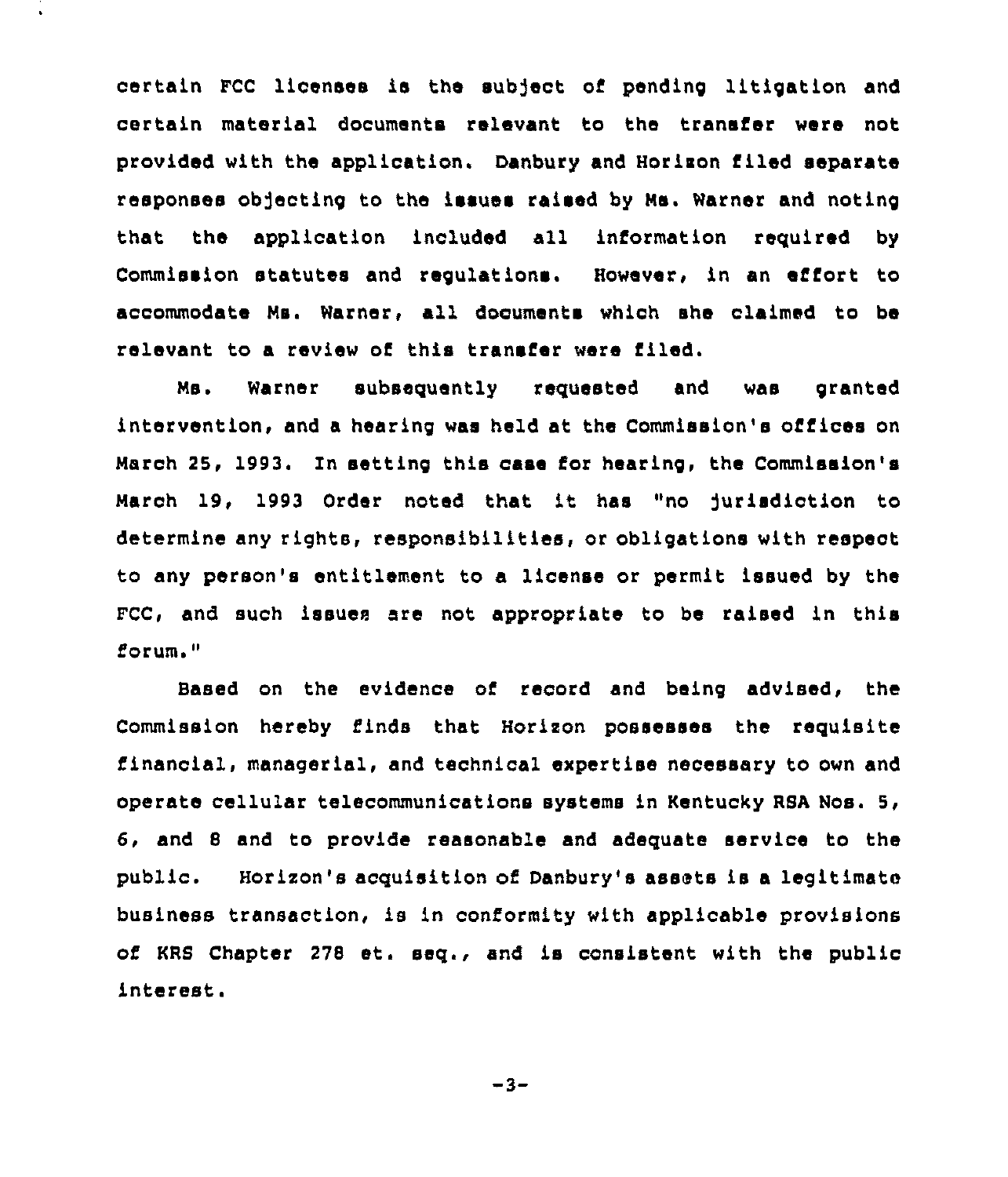The Commission further finds that Horixon's issuance of notes in the amount of \$23,000,000 is for lawful objectives within its corporate purpose of operations, is appropriate for and consistent with the proper performance of its service to the public, will not impair its ability to perform that service, is reasonably necessary and appropriate Cor such purposes, and should, therefore, be approved.

IT IS THEREFORE ORDERED that:

1. The transfer by Danbury to Horixon of the ownership, control, and operation of the cellular tolecommunioations systems in Kentucky RSA Nos. 5, 5, and <sup>8</sup> be and it hereby is approved.

2. Within 10 days of the date of this Order, Horixon shall file an executed adoption notice pursuant to 807 KAR 5:011, Section 11.

3. Horixon be and it hereby is authorised to incur indebtedness of 823,000,000 and to issue notes evidencing such indebtedness as more fully described in the application.

4. Horixon shall, within 30 days after the issuance of the notes authorised herein, file with the Commission a statement setting forth the date or dates of the consummation of the transactions authorised herein, the price paid, the interest rates, and all Cess and expenses, inoluding underwriting discounts or commission or other compensation, involved in the issuance and distribution.

 $-4-$